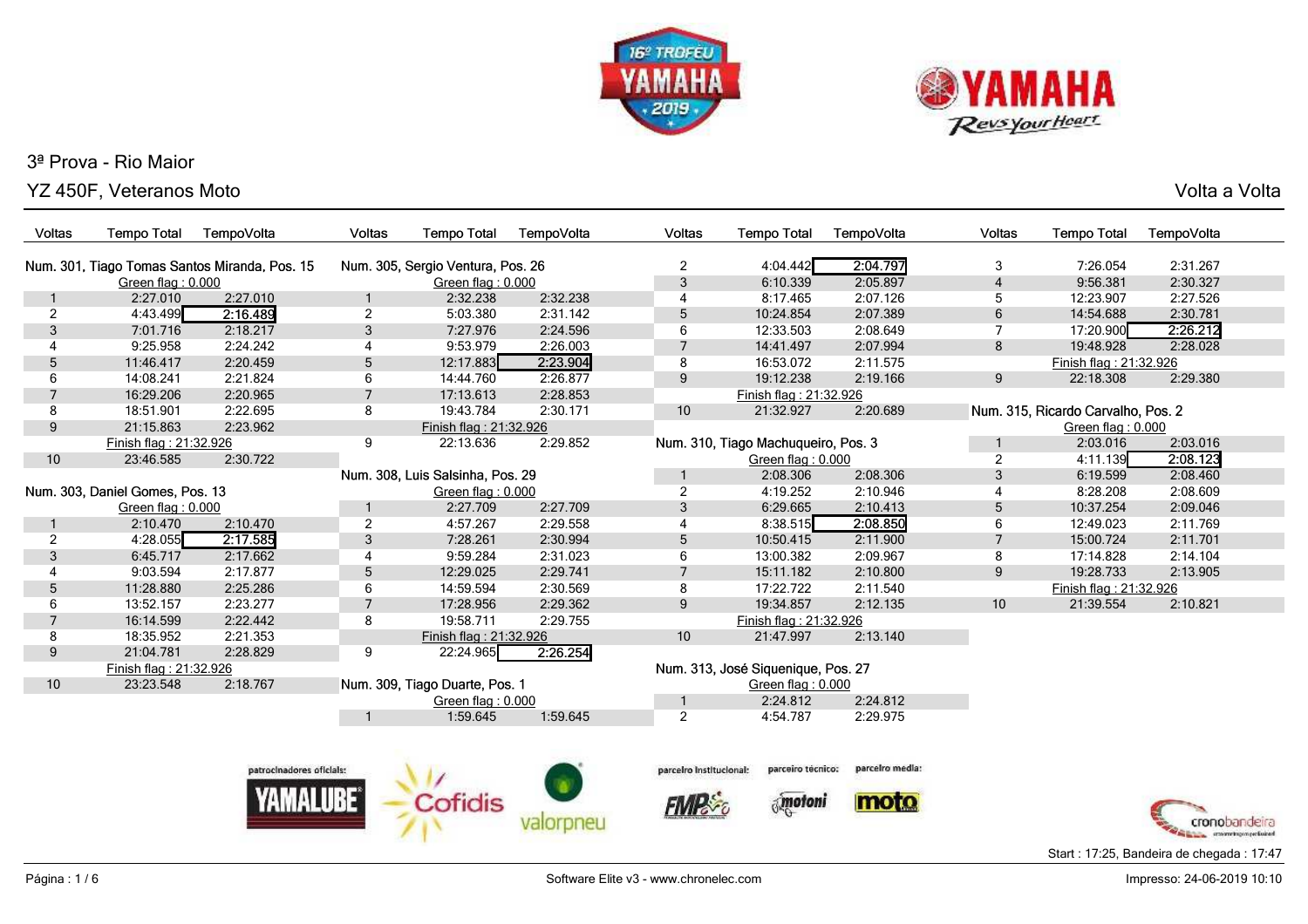



YZ 450F, Veteranos Moto

Volta a Volta

| Voltas         | <b>Tempo Total</b>                              | TempoVolta | <b>Voltas</b>            | <b>Tempo Total</b>                  | TempoVolta     | Voltas                  | <b>Tempo Total</b>                | TempoVolta                                     | <b>Voltas</b>  | <b>Tempo Total</b>            | TempoVolta                  |
|----------------|-------------------------------------------------|------------|--------------------------|-------------------------------------|----------------|-------------------------|-----------------------------------|------------------------------------------------|----------------|-------------------------------|-----------------------------|
|                | Num. 321, Pedro Fonseca, Pos. 12                |            |                          | 2:22.307                            | 2:22.307       | 3                       | 7:10.256                          | 2:23.909                                       | 5              | 12:07.904                     | 2:21.394                    |
|                | $\overline{2}$<br>4:42.787<br>Green flag: 0.000 |            |                          | 2:20.480                            | $\overline{4}$ | 9:34.647                | 2:24.391                          | 6                                              | 14:24.637      | 2:16.733                      |                             |
|                | 2:12.556                                        | 2:12.556   | $\mathbf{3}$             | 7:04.966                            | 2:22.179       | 5                       | 12:02.153                         | 2:27.506                                       | $\overline{7}$ | 16:46.367                     | 2:21.730                    |
| $\overline{a}$ | 4:27.450                                        | 2:14.894   | $\overline{4}$           | 9:26.983                            | 2:22.017       | 6                       | 14:31.453                         | 2:29.300                                       | 8              | 19:07.816                     | 2:21.449                    |
| $\mathfrak{S}$ | 6:42.887                                        | 2:15.437   | 5                        | 11:47.785                           | 2:20.802       | $\overline{7}$          | 17:02.949                         | 2:31.496                                       | 9              | 21:29.698                     | 2:21.882                    |
| 4              | 8:56.059                                        | 2:13.172   | $6\phantom{1}6$          | 14:08.882                           | 2:21.097       | 8                       | 19:32.539                         | 2:29.590                                       |                | Finish flag: 21:32.926        |                             |
| 5              | 11:12.278                                       | 2:16.219   | 7                        | 16:29.852                           | 2:20.970       |                         | Finish flag: 21:32.926            |                                                | 10             | 23:54.643                     | 2:24.945                    |
| 6              | 13:29.327                                       | 2:17.049   | 8                        | 18:53.860                           | 2:24.008       | 9                       | 22:01.318                         | 2:28.779                                       |                |                               |                             |
| $\overline{7}$ | 15:45.307                                       | 2:15.980   |                          | Finish flag: 21:32.926              |                |                         |                                   |                                                |                | Num. 333, Luis Surra, Pos. 38 |                             |
| 8              | 18:35.744                                       | 2:50.437   | $9\,$                    | 21:42.401                           | 2:48.541       |                         |                                   | Num. 331, Luis Paulo De Jesus Monteiro, Pos. 6 |                | Green flag: 0.000             |                             |
| 9              | 20:56.796                                       | 2:21.052   |                          |                                     |                |                         | Green flag: 0.000                 |                                                | 1              | 2:39.923                      | 2:39.923                    |
|                | Finish flag: 21:32.926                          |            |                          | Num. 328, Gonçalo Varanda, Pos. 45  |                |                         | 2:11.248                          | 2:11.248                                       | $\overline{2}$ | 5:14.474                      | 2:34.551                    |
| 10             | 23:17.993                                       | 2:21.197   |                          | Green flag: $0.000$                 |                | 2                       | 4:23.111                          | 2:11.863                                       | 3              | 7:52.719                      | 2:38.245                    |
|                |                                                 |            | 1                        | 2:05.052                            | 2:05.052       | 3                       | 6:39.255                          | 2:16.144                                       | 4              | 10:36.012                     | 2:43.293                    |
|                | Num. 322, João Ramalho, Pos. 34                 |            | $\overline{2}$           | 4:12.122                            | 2:07.070       | $\overline{4}$          | 8:55.234                          | 2:15.979                                       | 5              | 13:33.279                     | 2:57.267                    |
|                | Green flag: 0.000                               |            | $\sqrt{3}$               | 6:20.329                            | 2:08.207       | 5                       | 11:14.286                         | 2:19.052                                       | 6              | 16:14.452                     | 2:41.173                    |
|                | 2:21.046                                        | 2:21.046   | $\overline{4}$           | 8:28.838                            | 2:08.509       | 6                       | 13:30.212                         | 2:15.926                                       | $\overline{7}$ | 18:51.849                     | 2:37.397                    |
| $\overline{a}$ | 4:54.666                                        | 2:33.620   | $\sqrt{5}$               | 10:41.851                           | 2:13.013       | $\overline{7}$          | 15:46.513                         | 2:16.301                                       | 8              | 21:28.962                     | 2:37.113                    |
| 3              | 7:29.846                                        | 2:35.180   | 6                        | 12:55.153                           | 2:13.302       | 8                       | 18:02.404                         | 2:15.891                                       |                | Finish flag: 21:32.926        |                             |
| 4              | 10:06.121                                       | 2:36.275   | $\overline{7}$           | 15:09.328                           | 2:14.175       | 9                       | 20:22.964                         | 2:20.560                                       | 9              | 24:08.604                     | 2:39.642                    |
| 5              | 12:41.238                                       | 2:35.117   | 8                        | 17:22.077                           | 2:12.749       |                         | Finish flag: 21:32.926            |                                                |                |                               |                             |
| 6              | 15:17.741                                       | 2:36.503   | 9                        | 19:33.992                           | 2:11.915       | 10                      | 22:45.654                         | 2:22.690                                       |                |                               |                             |
| $\overline{7}$ | 17:52.694                                       | 2:34.953   |                          | Finish flag: 21:32.926              |                |                         |                                   |                                                |                |                               |                             |
| 8              | 20:33.223                                       | 2:40.529   | 10                       | 21:46.334                           | 2:12.342       |                         | Num. 332, Carlos Cardoso, Pos. 16 |                                                |                |                               |                             |
|                | Finish flag: 21:32.926                          |            |                          |                                     |                |                         | Green flag: 0.000                 |                                                |                |                               |                             |
| 9              | 23:06.056                                       | 2:32.833   |                          | Num. 330, Gonçalo Patricio, Pos. 25 |                |                         | 2:43.054                          | 2:43.054                                       |                |                               |                             |
|                |                                                 |            |                          | Green flag: 0.000                   |                | $\overline{2}$          | 5:07.315                          | 2:24.261                                       |                |                               |                             |
|                | Num. 324, Valter Matias, Pos. 20                |            | 1                        | 2:22.801                            | 2:22.801       | $\sqrt{3}$              | 7:27.402                          | 2:20.087                                       |                |                               |                             |
|                | Green flag: 0.000                               |            | $\overline{2}$           | 4:46.347                            | 2:23.546       | $\overline{4}$          | 9:46.510                          | 2:19.108                                       |                |                               |                             |
|                |                                                 |            |                          |                                     |                |                         |                                   |                                                |                |                               |                             |
|                |                                                 |            | patrocinadores oficials: |                                     |                | parceiro Institucional: | parceiro técnico:                 | parcelro media:                                |                |                               |                             |
|                |                                                 |            |                          |                                     |                |                         |                                   |                                                |                |                               |                             |
|                |                                                 |            |                          | Cofidis                             |                |                         | motoni                            | moto                                           |                |                               | cronobanderra               |
|                |                                                 |            |                          |                                     |                |                         |                                   |                                                |                |                               | arrographeness perfectional |

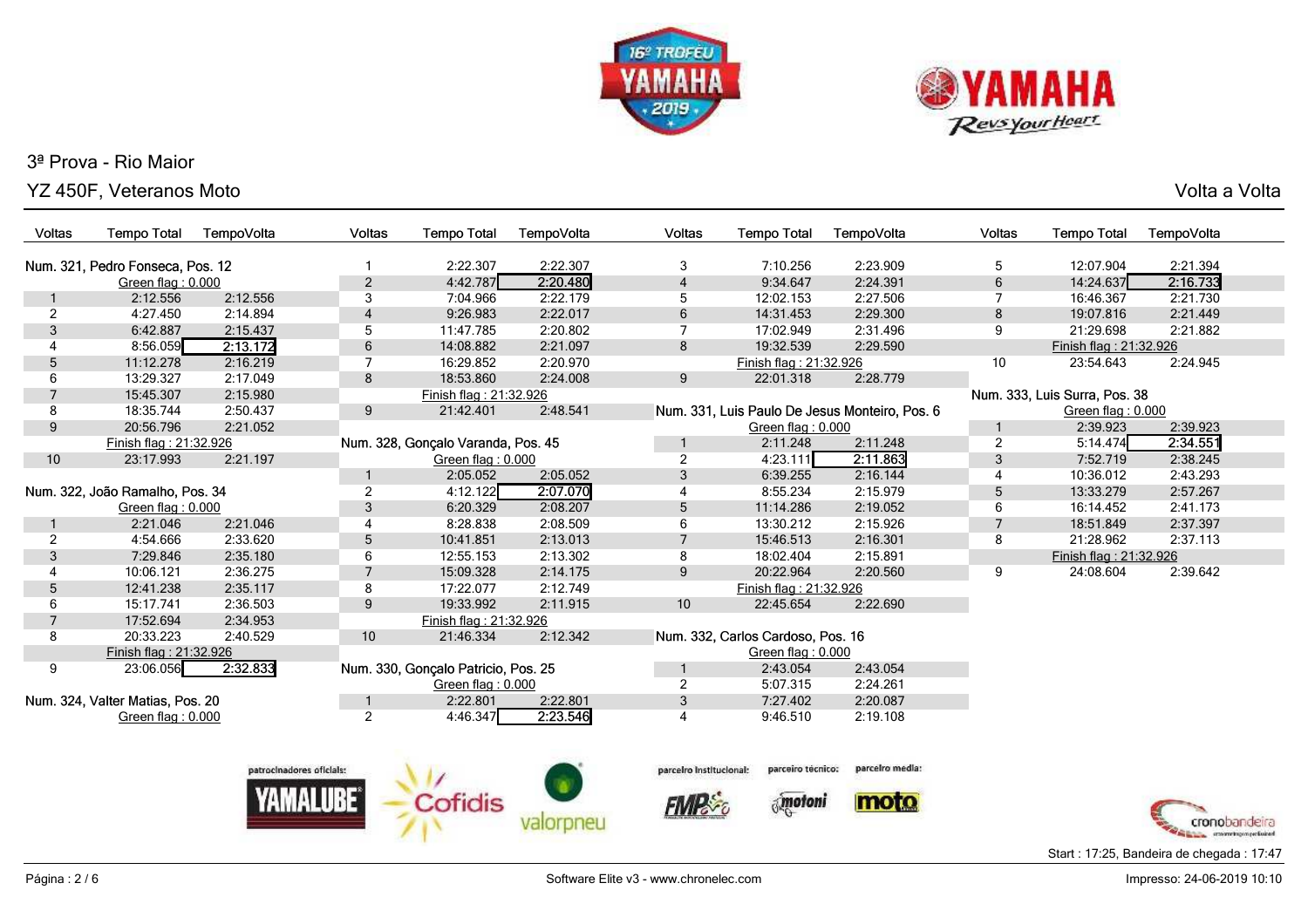



YZ 450F, Veteranos MotoVolta a Volta

| <b>Voltas</b>                  | <b>Tempo Total</b>                               | TempoVolta | <b>Voltas</b>     | <b>Tempo Total</b>                 | TempoVolta | <b>Voltas</b>  | <b>Tempo Total</b>                   | TempoVolta | Voltas         | <b>Tempo Total</b>                | TempoVolta |  |
|--------------------------------|--------------------------------------------------|------------|-------------------|------------------------------------|------------|----------------|--------------------------------------|------------|----------------|-----------------------------------|------------|--|
|                                | Num. 334, Mário Alexandre Valente Pires, Pos. 10 |            |                   | Num. 336, Gonçalo Antunes, Pos. 18 |            |                | 21:30.996                            | 2:26.787   |                | Num. 402, Bruno Catarino, Pos. 33 |            |  |
|                                | Green flag: 0.000                                |            |                   | Green flag: 0.000                  |            |                | Finish flag: 21:32.926               |            |                | Green flag: 0.000                 |            |  |
|                                | 2:16.855                                         | 2:16.855   |                   | 2:26.185                           | 2:26.185   | 10             | 23:55.822                            | 2:24.826   |                | 2:40.198                          | 2:40.198   |  |
| 2                              | 4:31.004                                         | 2:14.149   | $\overline{2}$    | 4:48.993                           | 2:22.808   |                |                                      |            | $\overline{2}$ | 5:15.652                          | 2:35.454   |  |
| 3                              | 6:47.377                                         | 2:16.373   | 3                 | 7:10.966                           | 2:21.973   |                | Num. 339, João Carrasqueiro, Pos. 19 |            | 3              | 7:48.586                          | 2:32.934   |  |
|                                | 9:04.299                                         | 2:16.922   |                   | 9:34.206                           | 2:23.240   |                | Green flag: 0.000                    |            |                | 10:18.551                         | 2:29.965   |  |
| 5                              | 11:18.517                                        | 2:14.218   | 5                 | 11:55.566                          | 2:21.360   |                | 2:20.956                             | 2:20.956   | 5              | 12:48.337                         | 2:29.786   |  |
| 6                              | 13:50.777                                        | 2:32.260   | 6                 | 14:17.339                          | 2:21.773   | 2              | 4:42.272                             | 2:21.316   | 6              | 15:18.727                         | 2:30.390   |  |
|                                | 16:06.842                                        | 2:16.065   | $\overline{7}$    | 16:40.382                          | 2:23.043   | 3              | 7:07.591                             | 2:25.319   | $\overline{7}$ | 17:51.452                         | 2:32.725   |  |
| 8                              | 18:22.604                                        | 2:15.762   | 8                 | 19:10.710                          | 2:30.328   |                | 9:35.879                             | 2:28.288   | 8              | 20:21.147                         | 2:29.695   |  |
| 9                              | 20:48.710                                        | 2:26.106   |                   | Finish flag: 21:32.926             |            | 5              | 12:00.319                            | 2:24.440   |                | Finish flag: 21:32.926            |            |  |
|                                | Finish flag: 21:32.926                           |            | 9                 | 21:35.599                          | 2:24.889   | 6              | 14:22.968                            | 2:22.649   | 9              | 22:55.849                         | 2:34.702   |  |
| 10                             | 23:06.156                                        | 2:17.446   |                   |                                    |            |                | 16:45.462                            | 2:22.494   |                |                                   |            |  |
|                                |                                                  |            |                   | Num. 337, Telmo Marques, Pos. 43   |            | 8              | 19:11.244                            | 2:25.782   |                | Num. 404, Marco Fialho, Pos. 7    |            |  |
| Num. 335, Marco Espada, Pos. 4 |                                                  |            | Green flag: 0.000 |                                    |            |                | Finish flag: 21:32.926               |            |                | Green flag: 0.000                 |            |  |
|                                | Green flag: 0.000                                |            |                   | 2:03.174                           | 2:03.174   | 9              | 21:38.763                            | 2:27.519   |                | 2:25.225                          | 2:25.225   |  |
|                                | 2:01.388                                         | 2:01.388   | $\overline{2}$    | 4:10.027                           | 2:06.853   |                |                                      |            | 2              | 4:40.643                          | 2:15.418   |  |
| 2                              | 4:09.442                                         | 2:08.054   |                   | Finish flag: 21:32.926             |            |                | Num. 343, Gonçalo Carvalho, Pos. 39  |            | 3              | 6:56.030                          | 2:15.387   |  |
| 3                              | 6:19.749                                         | 2:10.307   |                   |                                    |            |                | Green flag: 0.000                    |            |                | 9:09.179                          | 2:13.149   |  |
|                                | 8:34.500                                         | 2:14.751   |                   | Num. 338, Luis Cardoso, Pos. 17    |            |                | 2:38.062                             | 2:38.062   | 5              | 11:23.878                         | 2:14.699   |  |
| 5                              | 10:50.093                                        | 2:15.593   |                   | Green flag: 0.000                  |            |                | 5:21.336                             | 2:43.274   | 6              | 13:39.587                         | 2:15.709   |  |
|                                | 13:08.791                                        | 2:18.698   |                   | 2:15.588                           | 2:15.588   | 3              | 8:03.208                             | 2:41.872   | 7              | 15:54.860                         | 2:15.273   |  |
|                                | 15:27.414                                        | 2:18.623   | $\overline{2}$    | 4:36.977                           | 2:21.389   |                | 10:46.744                            | 2:43.536   | 8              | 18:11.339                         | 2:16.479   |  |
| 8                              | 17:46.817                                        | 2:19.403   | 3                 | 7:01.020                           | 2:24.043   | 5              | 13:35.516                            | 2:48.772   | 9              | 20:27.341                         | 2:16.002   |  |
| 9                              | 20:06.446                                        | 2:19.629   | $\overline{4}$    | 9:29.723                           | 2:28.703   | 6              | 16:24.799                            | 2:49.283   |                | Finish flag: 21:32.926            |            |  |
|                                | Finish flag: 21:32.926                           |            | 5                 | 11:54.685                          | 2:24.962   | $\overline{7}$ | 19:14.298                            | 2:49.499   | 10             | 22:45.919                         | 2:18.578   |  |
| 10                             | 22:26.793                                        | 2:20.347   | 6                 | 14:16.131                          | 2:21.446   |                | Finish flag: 21:32.926               |            |                |                                   |            |  |
|                                |                                                  |            | $\overline{7}$    | 16:39.743                          | 2:23.612   | 8              | 22:01.869                            | 2:47.571   |                |                                   |            |  |
|                                |                                                  |            | 8                 | 19:04.209                          | 2:24.466   |                |                                      |            |                |                                   |            |  |





**FIMPS** 

parcelro media: parceiro técnico:

 $\delta_{\rm s}$  motoni





Start : 17:25, Bandeira de chegada : 17:47

Página : 3 / 6

Software Elite v3 - www.chronelec.com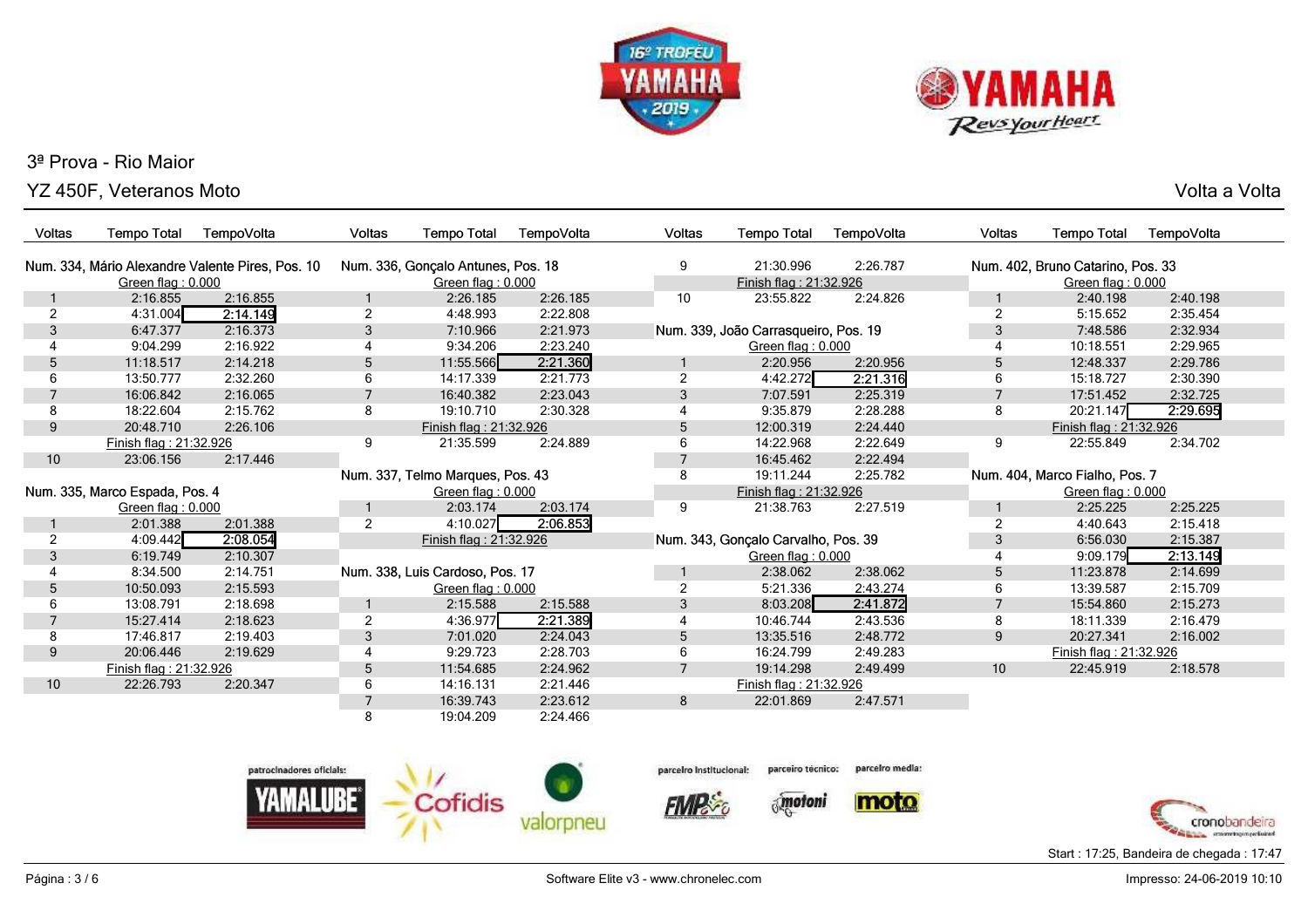



Г

Г

Г

Г

## YZ 450F, Veteranos MotoVolta a Volta

| Voltas                          | <b>Tempo Total</b>               | TempoVolta     | <b>Voltas</b>  | <b>Tempo Total</b>          | TempoVolta                                      | Voltas                  | <b>Tempo Total</b>            | TempoVolta                        | Voltas         | <b>Tempo Total</b>                 | TempoVolta |
|---------------------------------|----------------------------------|----------------|----------------|-----------------------------|-------------------------------------------------|-------------------------|-------------------------------|-----------------------------------|----------------|------------------------------------|------------|
|                                 |                                  |                |                |                             |                                                 |                         |                               |                                   |                |                                    |            |
| Num. 405, Rui Rosa, Pos. 37     |                                  |                | $\overline{2}$ | 5:17.728                    | 2:32.778                                        | $\overline{4}$          | 9:31.999                      | 2:19.616                          | 5              | 12:09.485                          | 2:26.888   |
|                                 | Green flag: 0.000                |                | 3              | 7:44.685                    | 2:26.957                                        | 5                       | 11:50.520                     | 2:18.521                          | 6              | 14:34.925                          | 2:25.440   |
|                                 | 2:42.465                         | 2:42.465       | $\overline{4}$ | 10:13.857                   | 2:29.172                                        | 6                       | 14:09.795                     | 2:19.275                          |                | 17:00.878                          | 2:25.953   |
| 2                               | 5:15.120                         | 2:32.655       | 5              | 12:42.422                   | 2:28.565                                        | $\overline{7}$          | 16:31.109                     | 2:21.314                          | 8              | 19:28.646                          | 2:27.768   |
| 3                               | 7:42.691                         | 2:27.571       | 6              | 15:18.788                   | 2:36.366                                        | 8                       | 18:53.123                     | 2:22.014                          |                | Finish flag: 21:32.926             |            |
|                                 | 10:12.737                        | 2:30.046       | $\overline{7}$ | 17:55.590                   | 2:36.802                                        | $\boldsymbol{9}$        | 21:13.079                     | 2:19.956                          | 9              | 21:54.319                          | 2:25.673   |
| 5                               | 12:49.136                        | 2:36.399       | 8              | 20:31.165                   | 2:35.575                                        |                         | Finish flag: 21:32.926        |                                   |                |                                    |            |
| 6                               | 15:27.475                        | 2:38.339       |                | Finish flag: 21:32.926      |                                                 | 10                      | 23:35.018                     | 2:21.939                          |                | Num. 414, Leandro Fidalgo, Pos. 30 |            |
| $\overline{7}$                  | 18:05.734                        | 2:38.259       | 9              | 23:08.730                   | 2:37.565                                        |                         |                               |                                   |                | Green flag: 0.000                  |            |
| 8                               | 20:43.204                        | 2:37.470       |                |                             |                                                 |                         | Num. 412, Joao Santos, Pos. 8 |                                   | -1             | 2:33.318                           | 2:33.318   |
|                                 | Finish flag: 21:32.926           |                |                | Num. 410, Rui Lindo, Pos. 5 |                                                 |                         | Green flag: 0.000             |                                   | $\overline{c}$ | 4:55.960                           | 2:22.642   |
| 9                               | 23:21.296                        | 2:38.092       |                | Green flag: 0.000           |                                                 |                         | 2:28.417                      | 2:28.417                          | 3              | 7:15.835                           | 2:19.875   |
|                                 |                                  |                |                | 2:21.394                    | 2:21.394                                        | $\overline{c}$          | 4:45.949                      | 2:17.532                          |                | 9:41.460                           | 2:25.625   |
| Num. 407, Nelson Pires, Pos. 22 |                                  | $\overline{2}$ | 4:31.885       | 2:10.491                    | 3                                               | 7:01.974                | 2:16.025                      | 5                                 | 12:16.433      | 2:34.973                           |            |
|                                 | Green flag: 0.000                |                | 3              | 6:46.654                    | 2:14.769                                        | $\overline{4}$          | 9:20.842                      | 2:18.868                          | 6              | 14:52.488                          | 2:36.055   |
|                                 | 2:34.358                         | 2:34.358       | 4              | 9:02.540                    | 2:15.886                                        | 5                       | 11:34.989                     | 2:14.147                          | $\overline{7}$ | 17:27.845                          | 2:35.357   |
| 2                               | 4:57.917                         | 2:23.559       | 5              | 11:15.281                   | 2:12.741                                        | 6                       | 13:50.477                     | 2:15.488                          | 8              | 20:02.662                          | 2:34.817   |
| 3                               | 7:19.469                         | 2:21.552       | 6              | 13:30.638                   | 2:15.357                                        |                         | 16:05.574                     | 2:15.097                          |                | Finish flag: 21:32.926             |            |
|                                 | 9:43.634                         | 2:24.165       | $\overline{7}$ | 15:44.898                   | 2:14.260                                        | 8                       | 18:20.538                     | 2:14.964                          | 9              | 22:34.329                          | 2:31.667   |
| 5                               | 12:09.982                        | 2:26.348       | 8              | 18:00.277                   | 2:15.379                                        | 9                       | 20:42.008                     | 2:21.470                          |                |                                    |            |
| 6                               | 14:35.646                        | 2:25.664       | 9              | 20:13.818                   | 2:13.541                                        |                         | Finish flag: 21:32.926        |                                   |                |                                    |            |
| $\overline{7}$                  | 17:01.425                        | 2:25.779       |                | Finish flag: 21:32.926      |                                                 | 10                      | 22:56.594                     | 2:14.586                          |                |                                    |            |
| 8                               | 19:26.219                        | 2:24.794       | 10             | 22:30.194                   | 2:16.376                                        |                         |                               |                                   |                |                                    |            |
|                                 | Finish flag: 21:32.926           |                |                |                             |                                                 |                         | Num. 413, Nuno Mota, Pos. 23  |                                   |                |                                    |            |
| 9                               | 21:53.213                        | 2:26.994       |                |                             | Num. 411, Luís Miguel Pontes Agostinho, Pos. 14 |                         | Green flag: 0.000             |                                   |                |                                    |            |
|                                 |                                  |                |                | Green flag: 0.000           |                                                 |                         | 2:30.084                      | 2:30.084                          |                |                                    |            |
|                                 | Num. 409, António Pinto, Pos. 35 |                |                | 2:31.068                    | 2:31.068                                        | $\overline{c}$          | 4:51.720                      | 2:21.636                          |                |                                    |            |
| Green flag: 0.000               |                                  | 2              | 4:52.288       | 2:21.220                    | 3                                               | 7:16.203                | 2:24.483                      |                                   |                |                                    |            |
|                                 | 2:44.950                         | 2:44.950       | 3              | 7:12.383                    | 2:20.095                                        | $\overline{4}$          | 9:42.597                      | 2:26.394                          |                |                                    |            |
|                                 |                                  |                |                |                             |                                                 |                         |                               |                                   |                |                                    |            |
| natrocinadores oficials:        |                                  |                |                |                             |                                                 | narceiro institucional: |                               | parceiro técnico; parcelro media: |                |                                    |            |



parceiro técnico: parceiro Institucional:

**FIMPS** 







Start : 17:25, Bandeira de chegada : 17:47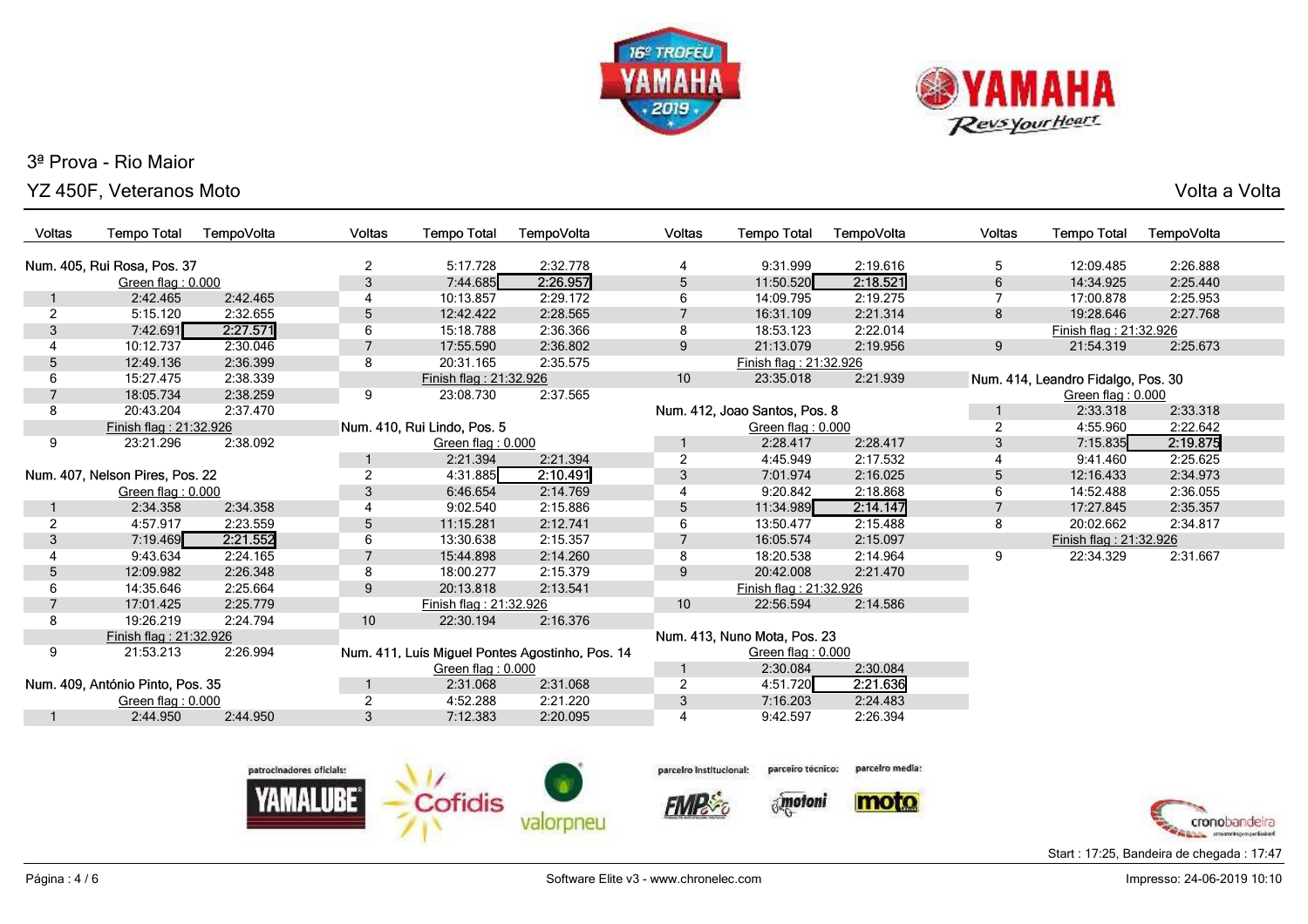



YZ 450F, Veteranos Moto

Volta a Volta

| Voltas          | <b>Tempo Total</b>               | TempoVolta                                     | Voltas         | <b>Tempo Total</b>                      | Tempo Volta | <b>Voltas</b>  | <b>Tempo Total</b>              | TempoVolta | <b>Voltas</b>  | <b>Tempo Total</b>               | TempoVolta |
|-----------------|----------------------------------|------------------------------------------------|----------------|-----------------------------------------|-------------|----------------|---------------------------------|------------|----------------|----------------------------------|------------|
|                 |                                  | Num. 415, Pedro Miguel Jorge Carvalho, Pos. 11 |                | 2:40.752                                | 2:40.752    | 4              | 9:21.772                        | 2:18.559   |                | 17:52.365                        | 2:33.280   |
|                 | Green flag: 0.000                |                                                | $\overline{2}$ | 5:16.191                                | 2:35.439    | 5              | 11:37.066                       | 2:15.294   | 8              | 20:20.512                        | 2:28.147   |
|                 | 2:24.273                         | 2:24.273                                       | 3              | 7:39.597                                | 2:23.406    | 6              | 13:52.925                       | 2:15.859   |                | Finish flag: 21:32.926           |            |
| $\overline{2}$  | 4:41.670                         | 2:17.397                                       | $\overline{4}$ | 10:01.031                               | 2:21.434    |                | 16:10.415                       | 2:17.490   | 9              | 22:51.185                        | 2:30.673   |
| 3               | 6:53.714                         | 2:12.044                                       | 5              | 12:25.297                               | 2:24.266    | 8              | 18:27.493                       | 2:17.078   |                |                                  |            |
|                 | 9:09.944                         | 2:16.230                                       | 6              | 14:48.436                               | 2:23.139    | 9              | 20:42.524                       | 2:15.031   |                | Num. 425, Jorge Cardoso, Pos. 36 |            |
| 5               | 11:25.266                        | 2:15.322                                       | 7              | 17:09.840                               | 2:21.404    |                | Finish flag: 21:32.926          |            |                | Green flag: 0.000                |            |
| 6               | 13:41.443                        | 2:16.177                                       | 8              | 19:34.083                               | 2:24.243    | 10             | 22:57.943                       | 2:15.419   |                | 2:47.683                         | 2:47.683   |
|                 | 16:09.516                        | 2:28.073                                       |                | Finish flag: 21:32.926                  |             |                |                                 |            |                | 5:19.811                         | 2:32.128   |
| 8               | 18:29.012                        | 2:19.496                                       | 9              | 21:59.235                               | 2:25.152    |                | Num. 422, Sergio Costa, Pos. 40 |            | 3              | 7:51.441                         | 2:31.630   |
| 9               | 20:48.060                        | 2:19.048                                       |                |                                         |             |                | Green flag: 0.000               |            |                | 10:23.455                        | 2:32.014   |
|                 | Finish flag: 21:32.926           |                                                |                | Num. 418, Helder Loureiro, Pos. 31      |             |                | 2:55.484                        | 2:55.484   | 5              | 12:58.445                        | 2:34.990   |
| 10 <sup>1</sup> | 23:07.834                        | 2:19.774                                       |                | Green flag: 0.000                       |             | 2              | 5:36.496                        | 2:41.012   | 6              | 15:30.275                        | 2:31.830   |
|                 |                                  |                                                |                | 2:41.279                                | 2:41.279    | 3              | 8:17.653                        | 2:41.157   | $\overline{7}$ | 18:02.989                        | 2:32.714   |
|                 |                                  | Num. 416, Manuel Santos Luís Ramos Dos, Pos. 2 | $\overline{2}$ | 5:06.913                                | 2:25.634    | 4              | 11:02.484                       | 2:44.831   | 8              | 20:37.872                        | 2:34.883   |
|                 | Green flag: 0.000                |                                                | 3              | 7:30.651                                | 2:23.738    | 5              | 14:06.155                       | 3:03.671   |                | Finish flag: 21:32.926           |            |
|                 | 2:32.555                         | 2:32.555                                       |                | 9:55.516                                | 2:24.865    | 6              | 16:49.068                       | 2:42.913   | 9              | 23:14.415                        | 2:36.543   |
| $\overline{2}$  | 4:55.477                         | 2:22.922                                       | 5              | 12:20.753                               | 2:25.237    | $\overline{7}$ | 19:33.795                       | 2:44.727   |                |                                  |            |
| 3               | 7:18.363                         | 2:22.886                                       | 6              | 14:48.789                               | 2:28.036    |                | Finish flag: 21:32.926          |            |                | Num. 429, Sérgio Lopes, Pos. 41  |            |
|                 | 9:44.009                         | 2:25.646                                       | $\overline{7}$ | 17:48.193                               | 2:59.404    | 8              | 22:23.854                       | 2:50.059   |                | Green flag: 0.000                |            |
| 5               | 12:08.391                        | 2:24.382                                       | 8              | 20:17.289                               | 2:29.096    |                |                                 |            |                | 2:54.107                         | 2:54.107   |
| 6               | 14:31.887                        | 2:23.496                                       |                | Finish flag: 21:32.926                  |             |                | Num. 424, Pedro Morais, Pos. 32 |            | $\overline{2}$ | 5:35.992                         | 2:41.885   |
| 7               | 16:59.051                        | 2:27.164                                       | 9              | 22:48.918                               | 2:31.629    |                | Green flag: 0.000               |            | 3              | 8:15.974                         | 2:39.982   |
| 8               | 19:22.762                        | 2:23.711                                       |                |                                         |             |                | 2:41.315                        | 2:41.315   | 4              | 11:03.461                        | 2:47.487   |
|                 | Finish flag: 21:32.926           |                                                |                | Num. 421, Paulo Cardoso Cardoso, Pos. 9 |             | 2              | 5:06.549                        | 2:25.234   | 5              | 13:53.256                        | 2:49.795   |
| 9               | 21:47.865                        | 2:25.103                                       |                | Green flag: 0.000                       |             | 3              | 7:37.132                        | 2:30.583   | 6              | 16:41.242                        | 2:47.986   |
|                 |                                  |                                                |                | 2:26.939                                | 2:26.939    | $\overline{4}$ | 10:12.273                       | 2:35.141   | $\overline{7}$ | 19:32.950                        | 2:51.708   |
|                 | Num. 417, Carlos Pontes, Pos. 24 |                                                | $\overline{2}$ | 4:46.999                                | 2:20.060    | 5              | 12:47.104                       | 2:34.831   |                | Finish flag: 21:32.926           |            |
|                 | Green flag: 0.000                |                                                | 3              | 7:03.213                                | 2:16.214    | 6              | 15:19.085                       | 2:31.981   | 8              | 22:25.754                        | 2:52.804   |
|                 |                                  |                                                |                |                                         |             |                |                                 |            |                |                                  |            |





**FIMPS** 

parcelro media:

*<u>Motoni</u>*